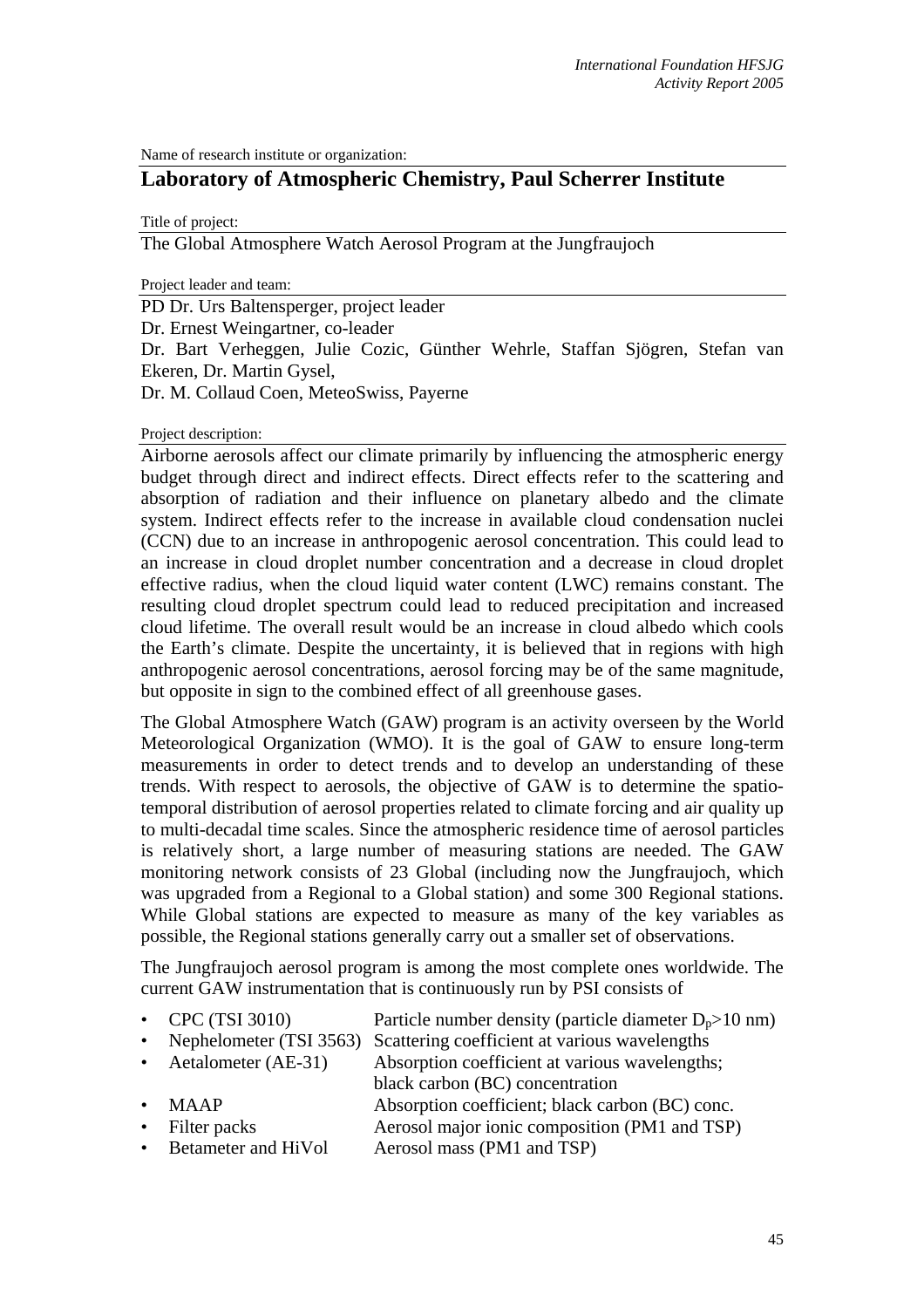For these measurements, ambient air is sampled via a heated inlet (25 °C), designed to prevent ice build-up and to evaporate cloud particles at an early stage, ensuring that the cloud condensation nuclei and/or ice nuclei are also sampled. This is called the *total* inlet.

In warm months, the site is influenced by injection of planetary boundary layer air into the free troposphere during sunny afternoons due to thermal convection, while in winter it is usually in the undisturbed free troposphere. This causes the concentration of pollutants, including the aerosol loading, to be higher in summer than in winter (see Figure 1).



*Figure 1. Long-term measurements of the light scattering coefficient bs (at 550 nm).* 

The data set was used to determine long-term trends for each month and for meteorological seasons (Collaud Coen et al., in preparation). The most significant trend is the increase (2-4% per year) of the aerosol light scattering coefficients at 450, 550 and 700 nm. This autumn increase can be explained by a greater background aerosol load, which relates to long-range transport of air masses, and can be compared to the similar increase of background ozone concentration in autumn and winter at high elevation sites (Ordòñez et al., in preparation). In general, the summer months, which are strongly influenced by the PBL, do not show any significant longterm trend. It seems therefore that the measured decrease of anthropogenic aerosol emissions in Europe is compensated by other effects on a larger scale.

The fourth Cloud and Aerosol Characterization Experiment (CLACE 4) took place from February 15 to March 15, 2005, with participation from ten different research groups. During this campaign, additional instrumentation was employed to characterize the aerosol size distribution (Scanning Mobility Particle Sizer, SMPS; Optical Particle Counter, OPC). The University of Manchester (UMIST) and the Max Plank Institute in Mainz (MPI) operated two Aerodyne Aerosol Mass Spectrometers (AMS) to measure the size segregated chemical composition. Other measured parameters were the particles hygroscopic properties (Hygroscopicity Tandem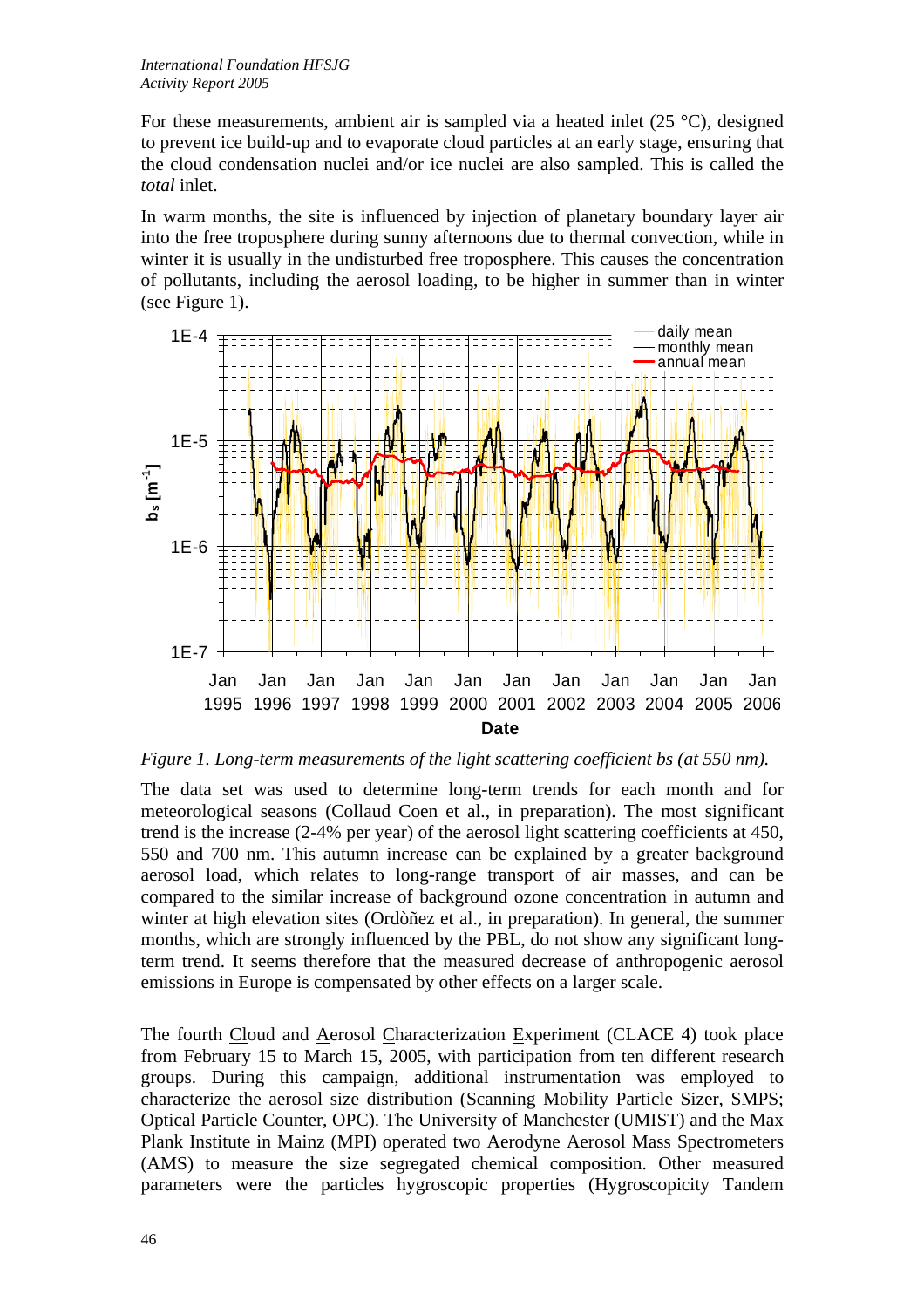Differential Mobility Analyzer, H-TDMA), cloud microphysics (Particulate Volume Monitor, PVM; Forward Scattering Spectrometer Probe, FSSP; Cloud Particle Imager, CPI), and particle morphology (Environmental Scanning Electron Microscope, ESEM).

New in comparison with previous CLACE campaigns was the contribution of more chemical analyses (several GC/MS techniques, TEM), and the operation of an Air Ion Spectrometer (AIS) and of an outdoor SMPS. The latter two instruments are especially well suited to measure very small particles (charged particles and sum of neutral and charged particles, respectively) in order to elucidate their formation mechanisms and rates. In addition, a nano-SMPS was being operated for 10 days, on loan from TSI Inc., Germany.

Two additional inlets were used for these instruments: An *interstitial* inlet operated with a PM2 cyclone impactor removed all cloud particles from the ambient air. Within a cloud the sampled air thus represents the interstitial (or unactivated) aerosol fraction. In addition, the Institute for Tropospheric Research (IfT) operated a Counterflow Virtual Impactor (CVI). The CVI was part of a new prototype sampling system (Ice-CVI) that allows for the separation of small ice particles from large ice crystals, cloud droplets and interstitial aerosol particles. The extracted ice particles are dried airborne in the system and the remaining residual particles which correspond to the former ice nuclei were analyzed with a variety of different instruments.

Differencing the response downstream of the different inlets provides insight in the fractionation of aerosol particles between the cloud phase and the interstitial phase. The activated fraction is defined as the fraction of the total particle number  $(D_p > 100$ nm) that is activated into cloud droplets (obtained from total minus interstitial). Based on more than 900 hours of in-cloud measurements from winter and summer 2004 and winter 2005, this activated fraction has been related to several environmental factors such as liquid water content, number concentration of particles, temperature and ice mass fraction of the cloud. These analyses revealed that the black carbon (BC) component of the ambient aerosol is activated into cloud droplets to the same extent as the bulk aerosol. Such behaviour is not expected for freshly emitted soot particles because they have a hydrophobic nature. The soot particles on the Jungfraujoch experienced aging processes which transformed them into an internally mixed hygroscopic aerosol (Cozic et al, manuscript in preparation).

During wintertime this activated fraction is generally low (below 20%), because the presence of ice crystals causes liquid droplets to evaporate, thus transforming cloud droplets back into interstitial aerosol particles, as described by the Wegener-Bergeron-Findeisen process. When the cloud exists almost exclusively of liquid droplets (i.e. ice mass fraction approaching zero), the activated fraction increases to similar values as those encountered in summer (approximately 50%) (Weingartner et al., Verheggen et al., manuscripts in preparation). This is shown in Figure 2.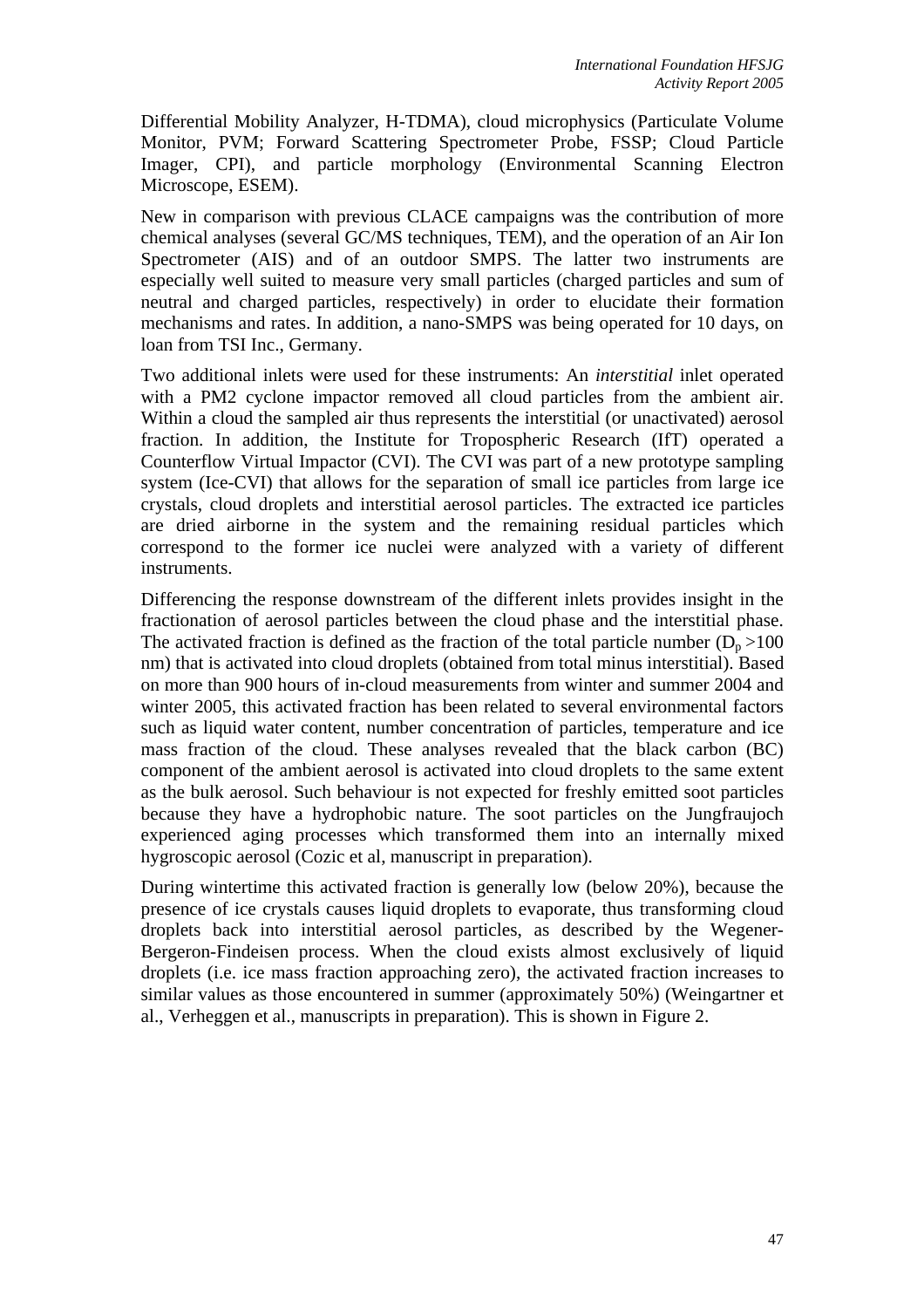

*Figure 2. Activated fraction of particles as a function of ice mass fraction in the cloud. Circles denote the average, while horizontal stripes denote the 25 and 75 percentile values.* 

Incorporation of the observed relation between number of ice crystals, particle number concentration and ice mass fraction into a global climate model suggests that the Wegener-Bergeron-Findeisen mechanism may have a dampening effect on the indirect effect of aerosols on climate (Weingartner et al., manuscript in preparation).

Nucleation events were frequently observed during CLACE 4. The number of particles produced is relatively small in comparison with nucleation events in the Planetary Boundary Layer, but they typically last multiple hours, suggesting that they are regional-scale phenomena. These nucleation events will be analyzed in more detail to reveal information on their formation mechanism and on the rates of nucleation. As an example, nucleation rates of up to 1 cm<sup>-3</sup>  $s^{-1}$  are estimated for one such event.

Key words:

Atmospheric aerosol particles, aerosol-cloud interactions, aerosol climatic effects, radiative forcing, cloud condensation nuclei, hygroscopic growth, particle nucleation

Internet data bases: http://www.psi.ch/gaw http://www.psi.ch/lac http://aerosolforschung.web.psi.ch

Collaborating partners/networks:

Dr. P. Viatte, MeteoSwiss, Payerne

Dr. C. Hüglin and Dr. S. Reimann, EMPA, Dübendorf

Prof. H. Burtscher, Institut für Sensoren und Signale der Fachhochschule Aargau (FHA), Windisch

Prof. U. Lohmann and Prof. T. Peter, Institute for Atmospheric and Climate Science, ETH Zürich

Prof. J. Heintzenberg, Institut für Troposphärenforschung, Leipzig, Germany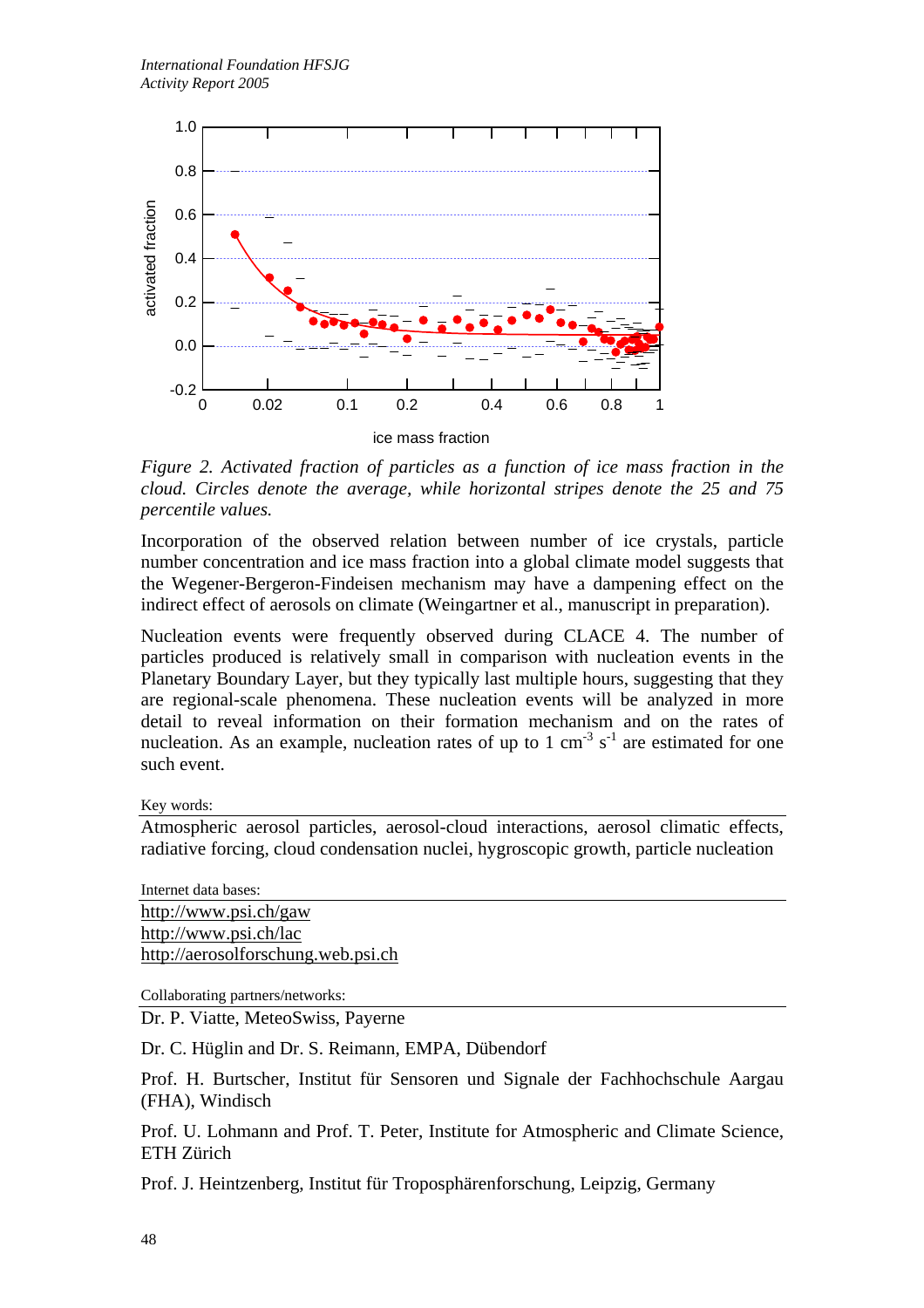Dr. A. Petzold, Institute of Atmospheric Physics, DLR Oberpfaffenhofen, Germany

Dr. H. Coe and Prof. T. Choularton, University of Manchester, Institute of Science and Technology (UMIST), Atmospheric Physics, Manchester, England

Dr. J. Schneider and Prof. S. Borrmann, University of Mainz, Particle Chemistry Department, Mainz, Germany

Prof. S. Weinbruch, Universität Darmstadt, Institut für Mineralogie, Darmstadt, Germany

Prof. M. Kulmala, Department of Physics, University of Helsinki, Helsinki, Finland

Dr. E. Fries, J. W. Goethe University, Institute for Atmosphere and Environment, Frankfurt, Germany

Scientific publications and public outreach 2005:

## **Refereed journal articles**

Henne, S., J. Dommen, B. Neininger, S. Reimann, J. Staehelin, and A.S.H. Prevot, Ozone production following export of European emissions by mountain venting in the Alps, J. Geophys. Res., 110, D22307, doi:10.1029/2005JD005936, 2005.

Henne, S., M. Furger, and A.S.H. Prévôt, Climatology of mountain venting-induced elevated moisture layers in the lee of the Alps, J. Applied Meteorology, 44 (**5**), 620- 633, 2005.

Hinz, K.P., A. Trimborn, E. Weingartner, S. Henning, U. Baltensperger, and B. Spengler, Aerosol single particle composition at the Jungfraujoch, J. Aerosol Sci., 36 (**1**), 123-145, 2005.

McFiggans, G., P. Artaxo, U. Baltensperger, H. Coe, M.C. Facchini, G. Feingold, S. Fuzzi, M. Gysel, A. Laaksonen, U. Lohmann, T.F. Mentel, D.M. Murphy, C.D. O'Dowd, J.R. Snider, and E. Weingartner, The Effect of Physical & Chemical Aerosol Properties on Warm Cloud Droplet Activation, Atmos. Chem. Phys. Discuss., 5, 8507-8647, 2005.

Nessler, R., E. Weingartner, and U. Baltensperger, Adaptation of dry nephelometer measurements to ambient conditions at the Jungfraujoch, Environ. Sci.Technol., 39 (**7**), 2219-2228, 2005.

Nessler, R., E. Weingartner, and U. Baltensperger, Effect of humidity on aerosol light absorption and its implications for extinction and the single scattering albedo illustrated for a site in the lower free troposphere, J. Aerosol Sci., 36 (**8**), 958-972, 2005.

## **Conference papers**

Baltensperger, U. Aerosol hygroscopic growth closure by simultaneous measurement of hygroscopic growth and chemical composition at the high-Alpine station Jungfraujoch, EGU General Assembly, Vienna, Austria, 2005.

Bower, K.N., M.W. Gallagher, T.W. Choularton, M.J. Flynn, J.D. Allan, H. Coe, J. Crosier, P. Connolly, U. Baltensperger, E. Weingartner, and S. Sjögren, Investigations of cloud-aerosol interactions at the Jungfraujoch mountain-top site in the Swiss Alps during summer and winter CLACE experiments, p. 133, EAC 2005, Ghent Belgium, 2005.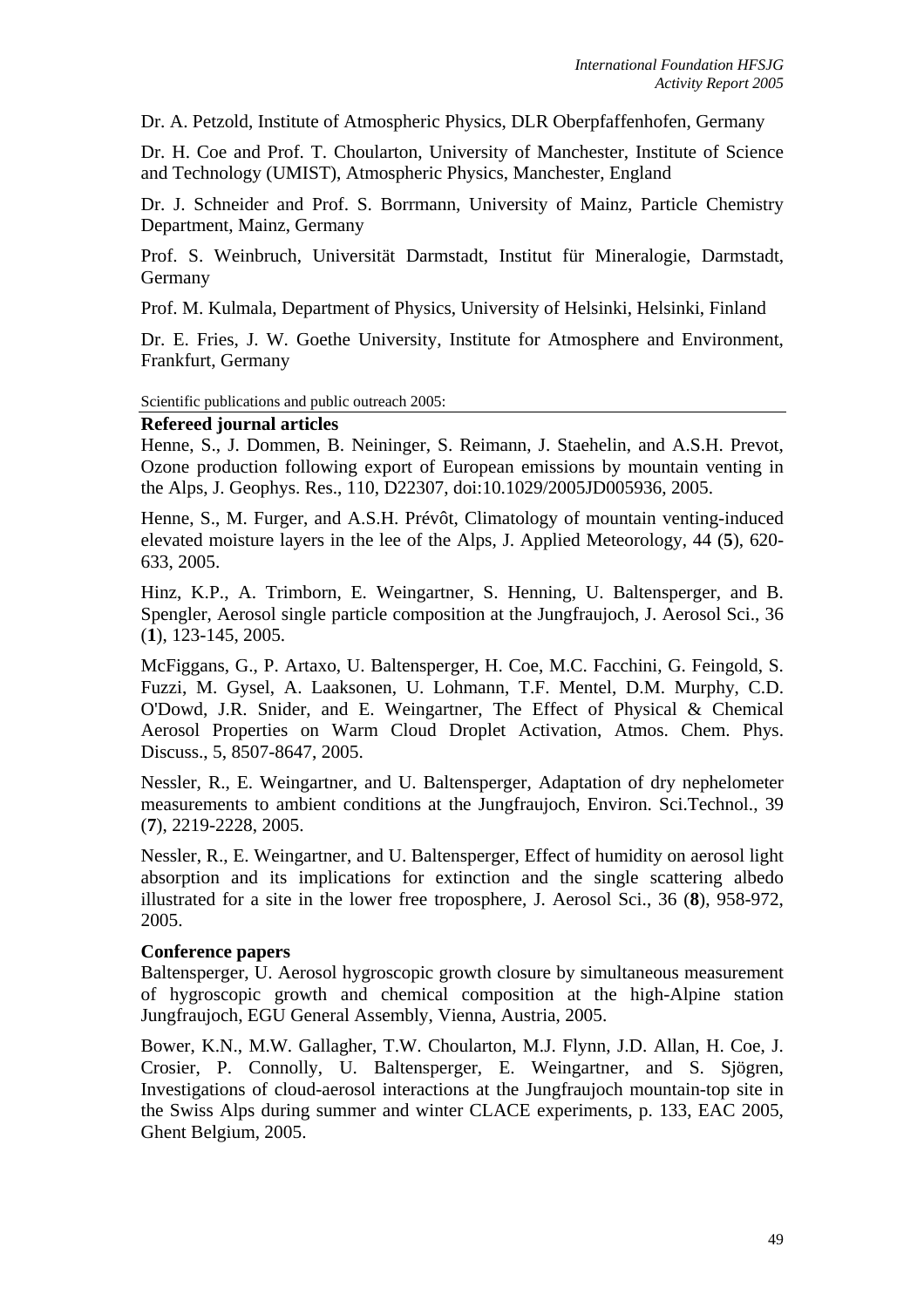Collaud Coen, M., E. Weingartner, and U. Baltensperger, Seasonality and diurnal cycles of aerosol parameters and of their wavelength dependence at the Jungfraujoch, p. 172, EAC 2005, Ghent, Belgium, 2005.

Collaud Coen, M., E. Weingartner, and U. Baltensperger, Variability and trend of aerosol parameters and of their wavelength dependence at the Jungfraujoch, in Schweizerische Gesellschaft für Meteorologie (SGM), PSI, Villigen, 2005.

Cozic, J., S. Mertes, B. Verheggen, M. Flynn, P. Connolly, K. Bower, A. Petzold, E. Weingartner, and U. Baltensperger, Activated fraction of black carbon in mixed phase clouds at the high alpine site Jungfraujoch (3580 m asl) during CLACE campaigns, p. 506, EAC 2005, Ghent, Belgium, 2005.

Crosier, J., K.N. Bower, J.D. Allan, H. Coe, U. Baltensperger, E. Weingartner, S. Sjögren, S. Mertes, J. Schneider, D.R. Worsnop, J.T. Jayne, and J.L. Jimenez, Comparing winter and summer submicron aerosol chemical composition and size distributions at the Jungfraujoch, p. 505, EAC 2005, Ghent, Belgium, 2005.

Ebert, M., M. Inerle-Hof, S. Mertes, S. Walter, J. Schneider, B. Verheggen, J. Cozic, E. Weingartner, and S. Weinbruch, Identification of the ice forming fraction of the atmospheric aerosol in mixed-phase clouds by environmental scanning electron microscopy, p. 504, EAC 2005, Ghent, Belgium, 2005.

Mertes, S., B. Verheggen, J. Schneider, M. Ebert, S. Walter, A. Worringen, M. Inerle-Hof, J. Cozic, M.J. Flynn, P. Connolly, K.N. Bower, and E. Weingartner, Sampling and physico-chemical characterisation of ice nuclei in mixed phase clouds at the high alpine research station Jungfraujoch (3580 m asl) during CLACE, p. 130, EAC 2005, Ghent, Belgium, 2005.

Nessler, R., B. Verheggen, E. Weingartner, and U. Baltensperger, Effect of humidity on aerosol light absorption and its implications for extinction and single scattering albedo at the Jungfraujoch, EGU General Assembly, Vienna, Austria, 2005.

Prévôt, A.S.H., Atmospheric Studies of the Paul Scherrer Institute in Central Europe, Aerodyne, Billerica, USA, 2005.

Sjögren, S., R. Alfarra, J. Cozic, B. Verheggen, U. Baltensperger, E. Weingartner, J. Crosier, K.N. Bower, M. Gysel, J.D. Allan, and H. Coe, Hygroscopic properties linked with chemical composition of aerosol particles at the high alpine site Jungfraujoch during the CLACE campaigns, p. 507, EAC 2005, Ghent, Belgium, 2005.

Verheggen, B., J. Cozic, E. Weingartner, U. Baltensperger, S. Mertes, M. Flynn, P. Connolly, K. Bower, M. Gallagher, J. Crosier, H. Coe, and A. Petzold, Activation behaviour of aerosol particles and black carbon in mixed-phase clouds, in EGU General Assembly, European Geosciences Union, Vienna, Austria, 2005.

Verheggen, B., J. Cozic, E. Weingartner, S. Mertes, M. Flynn, P. Connolly, K. Bower, M. Gallagher, and U. Baltensperger, Nucleation and activation of aerosol particles during CLACE campaigns (Jungfraujoch, 3580 metres a.s.l., Switzerland), in European Aerosol Conference, edited by W. Maenhaut, p. 131, Elsevier, Ghent, Belgium, 2005.

Walter, S., J. Schneider, N. Hock, J. Curtius, S. Borrmann, S. Mertes, E. Weingartner, B. Verheggen, J. Cozic, and U. Baltensperger, Mass spectrometric analysis of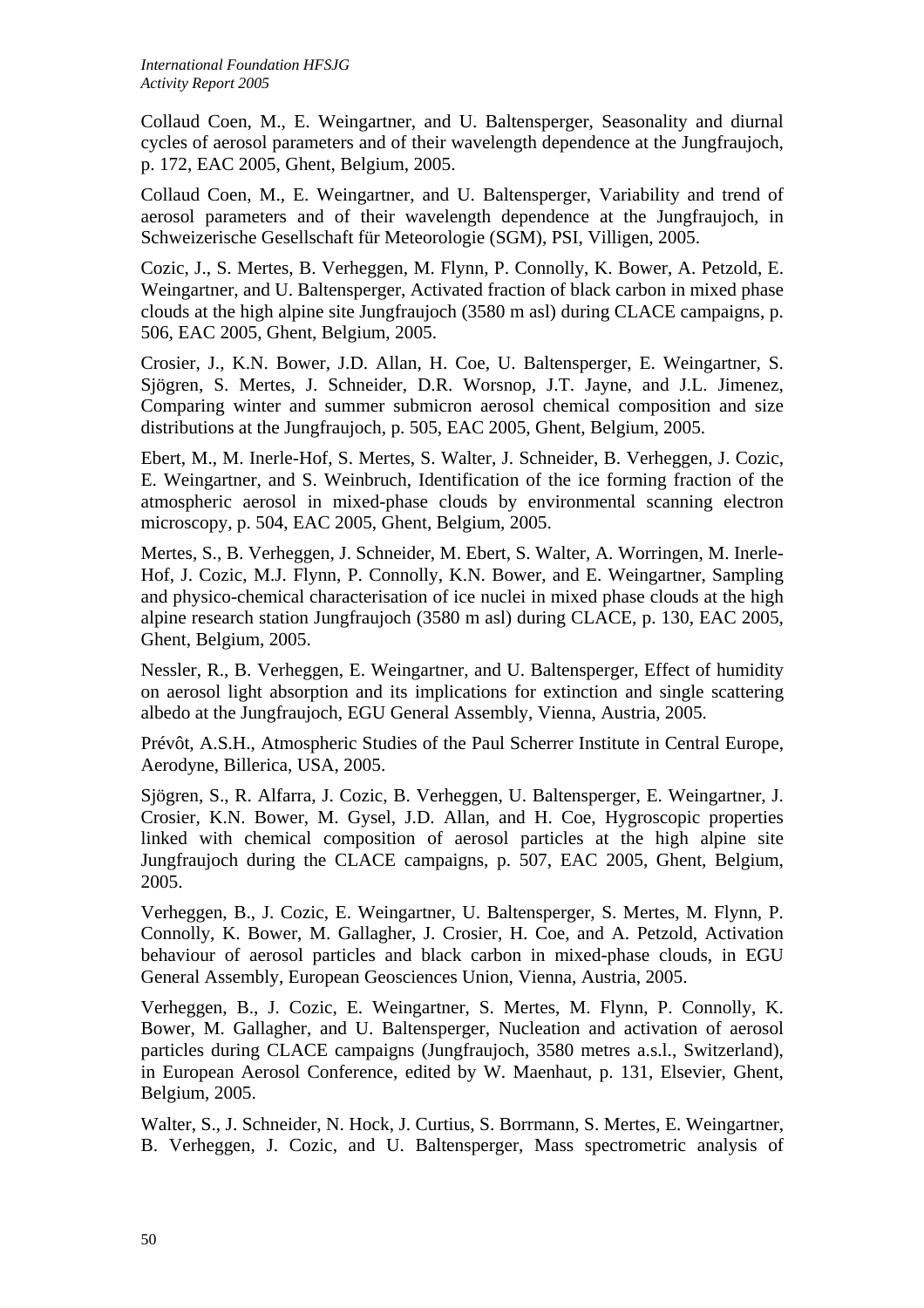residuals from small ice particles and from supercooled cloud droplets during CLACE-3 and CLACE-4, p. 132, EAC 2005, Ghent, Belgium, 2005.

Walter, S., J. Schneider, N. Hock, J. Curtius, S. Borrmann, S. Mertes, E. Weingartner, B. Verheggen, J. Cozic, and U. Baltensperger, Mass spectrometric analysis of ice and supercooled cloud residuals during CLACE-3, European Geoscience Union, Vienna, Austria, 2005.

Weingartner, E., B. Verheggen, J. Cozic, S. Sjoegren, J.S.v. Ekeren, U. Baltensperger, S. Mertes, K.N. Bower, M. Flynn, J. Crozier, M. Gallagher, H. Coe, S. Walter, J. Schneider, N. Hock, J. Curtius, S. Borrmann, A. Petzold, M. Ebert, M. Inerle-Hof, and S. Weinbruch, An overview of the Cloud and Aerosol Characterization Experiments (CLACE) conducted at a high alpine site in the free troposphere (solicited), European Geoscience Union, Vienna, Austria, 2005.

Weingartner, E., B. Verheggen, J. Cozic, S. Sjögren, J. Duplissy, J.S. Van Ekeren, U. Baltensperger, S. Mertes, K.N. Bower, M. Flynn, P. Connolly, J. Crosier, M. Gallagher, H. Coe, T. Choularton, S. Walter, J. Schneider, N. Hock, J. Curtius, S. Borrmann, A. Petzold, S. Henning, T. Rosenorn, M. Bilde, M. Ebert, M. Inerle-Hof, A. Worringen, S. Weinbruch, E. Fries, E. Starokozhev, W. Püttmann, W. Jaeschke, P. Aalto, A. Hiriskko, and M. Kulmala, An overview of the cloud and aerosol characterization experiments (CLACE) conducted at the high alpine research station Jungfraujoch in Switzerland, p. 129, EAC 2005, Ghent, Belgium, 2005.

## **Magazine and Newspapers articles**

Baltensperger, U. and E. Weingartner, Klimawirksamkeit von Partikeln, VCS-Magazin Leonardo, März 2005.

Address:

Laboratory of Atmospheric Chemistry Paul Scherrer Institut (PSI) CH-5232 Villigen Switzerland

Contacts:

Ernest Weingartner Urs Baltensperger Tel: +41 56 310 2405 Tel: +41 56 310 2408 Fax: +41 56 310 4525 Fax: +41 56 310 4525 e-mail: ernest.weingartner@psi.ch e-mail: urs.baltensperger@psi.ch